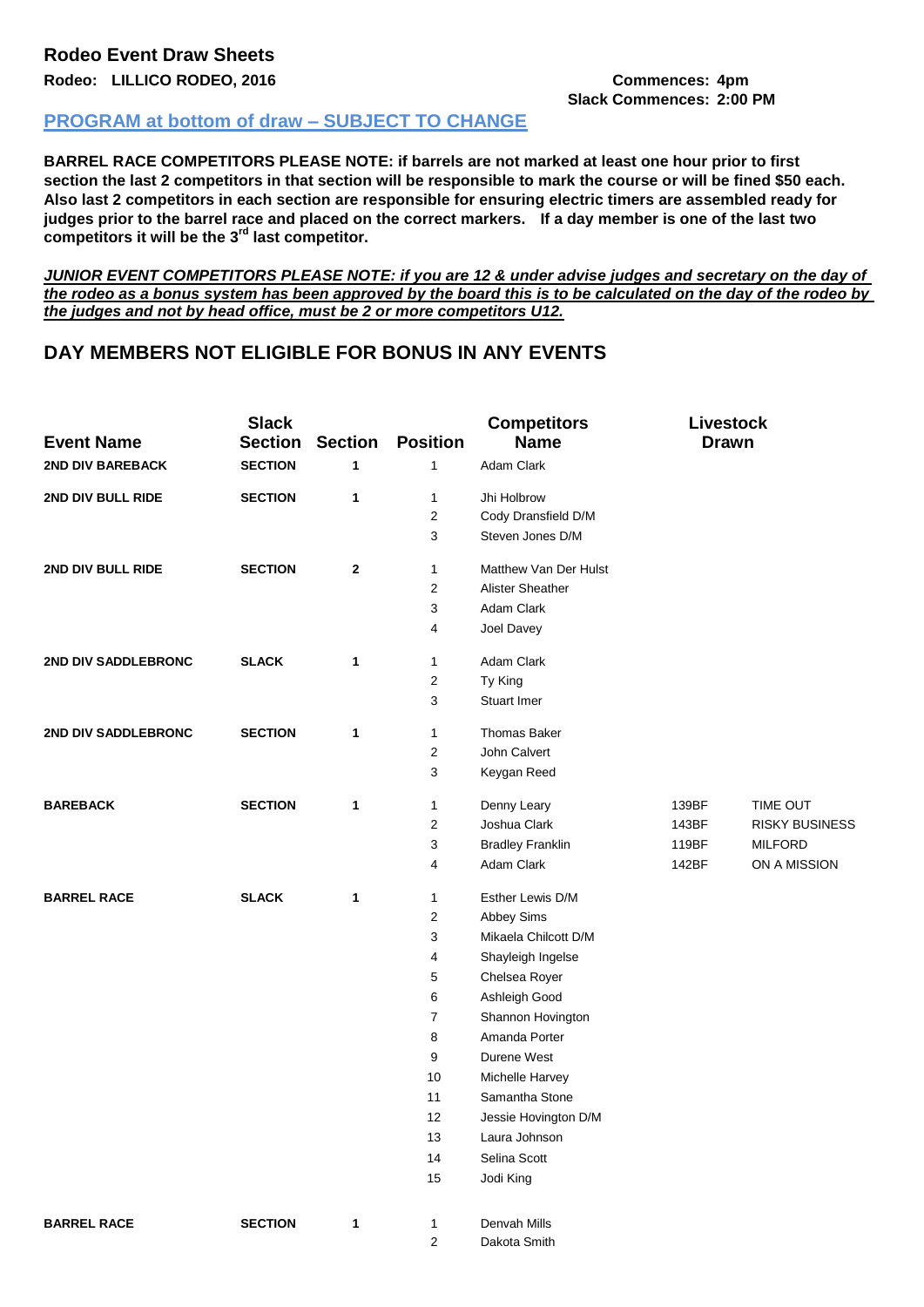|                           |                |   | 3                   | Molly Cornish                          |        |                 |
|---------------------------|----------------|---|---------------------|----------------------------------------|--------|-----------------|
|                           |                |   | 4                   | <b>Danielle Marshall</b>               |        |                 |
|                           |                |   | 5                   | Joanne Strickland                      |        |                 |
|                           |                |   | 6                   | Cody Smith                             |        |                 |
|                           |                |   | $\overline{7}$      | Stephanie Loosmore                     |        |                 |
|                           |                |   | 8                   | Michelle Woolley                       |        |                 |
|                           |                |   | 9                   | Maddie Johns                           |        |                 |
|                           |                |   | 10                  | Kirra-Lee Lane D/M                     |        |                 |
|                           |                |   | 11                  | Bianca McGaffin                        |        |                 |
|                           |                |   | 12                  |                                        |        |                 |
|                           |                |   |                     | <b>Shelley Mills</b>                   |        |                 |
|                           |                |   | 13                  | Karen Fish Jnr<br><b>Brooke Parker</b> |        |                 |
|                           |                |   | 14                  |                                        |        |                 |
| <b>BREAKAWAY ROPING</b>   | <b>SLACK</b>   | 1 | 1                   | Denvah Mills                           |        |                 |
|                           |                |   | $\overline{c}$      | Ashleigh Good                          |        |                 |
|                           |                |   | 3                   | Laura Johnson                          |        |                 |
|                           |                |   | 4                   | Nicola Baker                           |        |                 |
|                           |                |   |                     |                                        |        |                 |
| <b>BREAKAWAY ROPING</b>   | <b>SECTION</b> | 1 | 1                   | Karen Fish Jnr                         |        |                 |
|                           |                |   | 2                   | Jodi King                              |        |                 |
|                           |                |   | 3                   | <b>Shelley Mills</b>                   |        |                 |
|                           |                |   | 4                   | Bianca McGaffin                        |        |                 |
| <b>BREAKAWAY ROPING</b>   | <b>SECTION</b> | 2 | 1                   | Chelsea Royer                          |        |                 |
|                           |                |   | $\overline{c}$      | Durene West                            |        |                 |
|                           |                |   | 3                   | Shayleigh Ingelse                      |        |                 |
|                           |                |   | 4                   | Danielle Marshall                      |        |                 |
|                           |                |   |                     |                                        |        |                 |
| <b>BULL RIDE</b>          | <b>SECTION</b> | 1 | 1                   | <b>Bradley Franklin</b>                | 706 MC | MAC DOG         |
|                           |                |   | $\overline{c}$      | Joshua Clark                           | 708 MC | RARE BREED      |
|                           |                |   | 3                   | Matthew Van Der Hulst                  | 705 MC | <b>RED BULL</b> |
|                           |                |   | 4                   | Jhi Holbrow                            | 87 MC  | RATTLE N HUM    |
| <b>BULL RIDE</b>          | <b>SECTION</b> | 2 | 1                   | Kaide Goss                             | 708 MC | RARE BREED      |
|                           |                |   | $\overline{c}$      | Chris Dornauf                          | 705 MC | <b>RED BULL</b> |
|                           |                |   | 3                   | Denny Leary                            | 87 MC  | RATTLE N HUM    |
|                           |                |   | 4                   | Aaron Richardson                       | 706 MC | MAC DOG         |
|                           |                |   |                     |                                        |        |                 |
| <b>JUNIOR BARREL RACE</b> | <b>SECTION</b> | 1 | 1                   | Denvah Mills                           |        |                 |
|                           |                |   | 2                   | Dakota Smith                           |        |                 |
|                           |                |   | 3                   | Cody Smith                             |        |                 |
|                           |                |   | 4                   | Payton Viney                           |        |                 |
|                           |                |   | 5                   | Molly Cornish                          |        |                 |
|                           |                |   | 6                   | Mikayla Baker                          |        |                 |
|                           |                |   | $\overline{7}$      |                                        |        |                 |
|                           |                |   |                     | Shayleigh Ingelse                      |        |                 |
|                           |                |   | 8                   | Reba Baker                             |        |                 |
|                           |                |   | 9                   | Chloe Walker                           |        |                 |
|                           |                |   | 10                  | Shanae Hutton                          |        |                 |
|                           |                |   | 11                  | Maddie Johns                           |        |                 |
|                           |                |   | 12                  | Janalli Kaine                          |        |                 |
|                           |                |   | 13                  | Sophie King                            |        |                 |
|                           |                |   | 14                  | <b>Taylor Lewis</b>                    |        |                 |
|                           |                |   | 15                  | Jody Jones                             |        |                 |
|                           |                |   | 16                  | Codie Lewis                            |        |                 |
| <b>JUNIOR BULL RIDE</b>   | <b>SECTION</b> | 1 | 1                   | <b>Thomas Baker</b>                    |        |                 |
|                           |                |   | $\overline{c}$      | Janalli Kaine                          |        |                 |
|                           |                |   | 3                   | Theo Lade D/M                          |        |                 |
|                           |                |   | 4                   | Ty King                                |        |                 |
|                           |                |   |                     |                                        |        |                 |
|                           |                |   |                     |                                        |        |                 |
| <b>JUNIOR STEER RIDE</b>  | <b>SECTION</b> | 1 | 1                   | Thomas Baker                           |        |                 |
|                           |                |   | $\overline{c}$<br>3 | Theo Lade D/M<br>Janalli Kaine         |        |                 |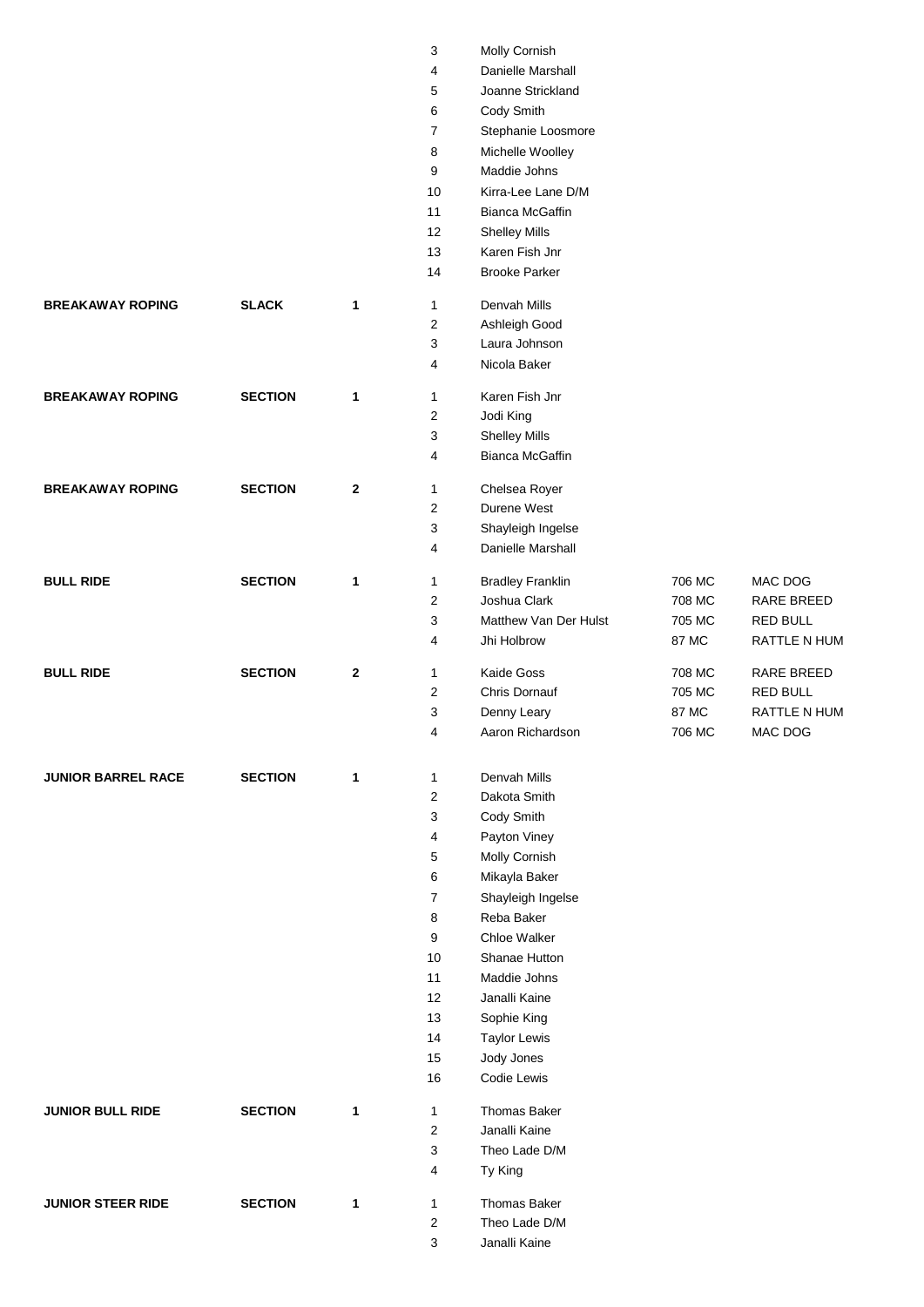|                        |                |              | 4                | Ty King                 |       |                                    |
|------------------------|----------------|--------------|------------------|-------------------------|-------|------------------------------------|
| <b>JUNR BREAKAWAY</b>  | <b>SECTION</b> | 1            | 1                | Shayleigh Ingelse       |       |                                    |
|                        |                |              | $\overline{2}$   | Cody Peppin             |       |                                    |
|                        |                |              | 3                | Mikayla Baker           |       |                                    |
|                        |                |              | 4                | <b>Taylor Lewis</b>     |       |                                    |
| <b>JUNR BREAKAWAY</b>  | <b>SECTION</b> | $\mathbf{2}$ | 1                | Ty King                 |       |                                    |
|                        |                |              | 2                | Denvah Mills            |       |                                    |
|                        |                |              | 3                | Sophie King             |       |                                    |
|                        |                |              | 4                | Chloe Walker            |       |                                    |
| <b>ROPE AND TIE</b>    | <b>SECTION</b> | 1            | 1                | Luke Hamilton           |       |                                    |
|                        |                |              | 2                | Gary King               |       |                                    |
|                        |                |              | 3                | Nicholas Newman         |       |                                    |
| <b>ROPE AND TIE</b>    | <b>SECTION</b> | 2            | 1                | Danielle Marshall       |       |                                    |
|                        |                |              | $\overline{c}$   | Ty King                 |       |                                    |
|                        |                |              | 3                | Cody Peppin             |       |                                    |
| <b>SADDLE BRONC</b>    | <b>SECTION</b> | 1            | 1                | Ty King                 | 82BF  | COCO                               |
|                        |                |              | $\overline{2}$   | John Calvert            | 54BF  | <b>SLIPPERY</b>                    |
|                        |                |              | $\mathbf{3}$     | <b>Gene Marshall</b>    | 135BF | <b>DELIVERY</b><br><b>ROY</b>      |
|                        |                |              | 4                | Stuart Imer             | 123BF | <b>BLUE BOY</b>                    |
|                        |                |              |                  |                         |       |                                    |
| <b>SADDLE BRONC</b>    | <b>SECTION</b> | 2            | 1                | <b>Bradley Franklin</b> | 123BF | <b>BLUE BOY</b>                    |
|                        |                |              | $\boldsymbol{2}$ | Chris Dornauf           | 135BF | <b>ROY</b>                         |
|                        |                |              | 3                | Keygan Reed             | 54BF  | <b>SLIPPERY</b><br><b>DELIVERY</b> |
| <b>STEER WRESTLING</b> | <b>SECTION</b> | 1            | 1                | Larry Elphinstone       |       |                                    |
|                        |                |              | $\sqrt{2}$       | Luke Hamilton           |       |                                    |
|                        |                |              | 3                | Nicholas Newman         |       |                                    |
| <b>STEER WRESTLING</b> | <b>SECTION</b> | $\mathbf{2}$ | 1                | lan Brown               |       |                                    |
|                        |                |              | 2                | Andrew McKenzie         |       |                                    |
|                        |                |              | 3                | Ty King                 |       |                                    |
| <b>TEAM ROPING</b>     | <b>SLACK</b>   | 1            | 1                | Ashleigh Good           |       |                                    |
|                        |                |              | 2                | Durene West             |       |                                    |
|                        |                |              | 3                | Gene Marshall           |       |                                    |
|                        |                |              | 4                | Glenn Burns             |       |                                    |
|                        |                |              | 5                | Laura Johnson           |       |                                    |
| <b>TEAM ROPING</b>     | <b>SECTION</b> | 1            | 1                | Michael Groves          |       |                                    |
|                        |                |              | $\overline{c}$   | Shayleigh Ingelse       |       |                                    |
|                        |                |              | 3                | Nicholas Newman         |       |                                    |
|                        |                |              | 4                | Cody Peppin             |       |                                    |
|                        |                |              | $\,$ 5 $\,$      | Danielle Marshall       |       |                                    |
| <b>TEAM ROPING</b>     | <b>SECTION</b> | $\mathbf{2}$ | 1                | Jodi King               |       |                                    |
|                        |                |              | $\sqrt{2}$       | Ty King                 |       |                                    |
|                        |                |              | 3                | Karen Fish Jnr          |       |                                    |
|                        |                |              | 4                | Gary King               |       |                                    |
|                        |                |              | $\,$ 5 $\,$      | Luke Hamilton           |       |                                    |

**Slack 2PM**

Breakaway Roping Slack 1 Team Roping Slack 1 2nd Div Saddle Bronc Slack 1 Open Barrel Race Slack 1 APRA Novice Horse Barrel Race **Main Program 4PM** Grand Entry